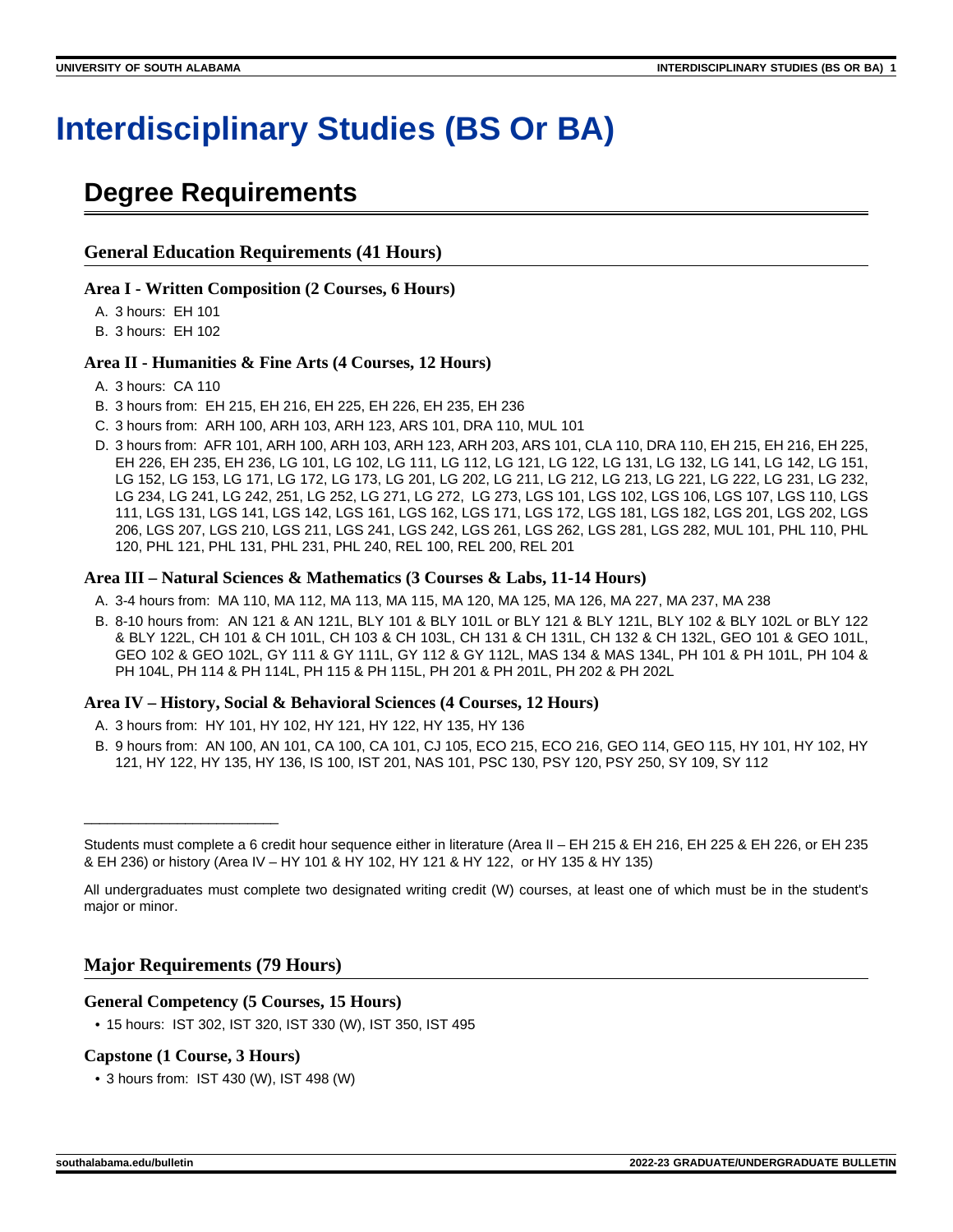#### **Concentration (30 Hours)**

• Collaborate with academic advisor to design an individualized program of study.

#### **Electives (31 Hours)**

• 31 hours from: IST 101, IST 120, IST 125, IST 210, IST 290, IST 294, IST 305, IST 310, IST 315, IST 401, IST 420, IST 425, IST 490, IST 494, IST 499, Electives 100-499

#### **Minor Requirements (0 Hours)**

A minor is not required for this degree program

## **Graduation Plan**

#### **Interdisciplinary Studies (BS Or BA) (120 Total Hours)**

The Graduation Plan is an example of course progression. Individual student plans may vary. Students should consult with an academic advisor to create a personalized plan.

#### **First Year - Fall Semester**

| <b>Course ID</b>                | <b>Course Description</b> | <b>Hours</b> |
|---------------------------------|---------------------------|--------------|
| EH 101                          | English Comp I            | 3            |
| History                         | **Area IV, A              | 3            |
| Elective 100-499                | **Electives               | 3            |
| Social & Behavioral<br>Sciences | **Area IV, B              | 3            |
| Fine Arts                       | **Area II, C              | 3            |
|                                 |                           |              |
|                                 | <b>Total Hours</b>        | 15           |

#### **First Year - Spring Semester**

| Course <b>ID</b>             | <b>Course Description</b>     | <b>Hours</b> |
|------------------------------|-------------------------------|--------------|
| EH 102                       | <b>English Composition II</b> | 3            |
| <b>Natural Science</b>       | **Area III, B                 | 3            |
| Natural Science Lab          | **Area III, B                 |              |
| CA 110                       | <b>Public Speaking</b>        | 3            |
| Social & Behavioral Sciences | **Area IV, B                  | 3            |
| Humanities & Fine Arts       | **Area II. D                  | 3            |
|                              | <b>Total Hours</b>            | 16           |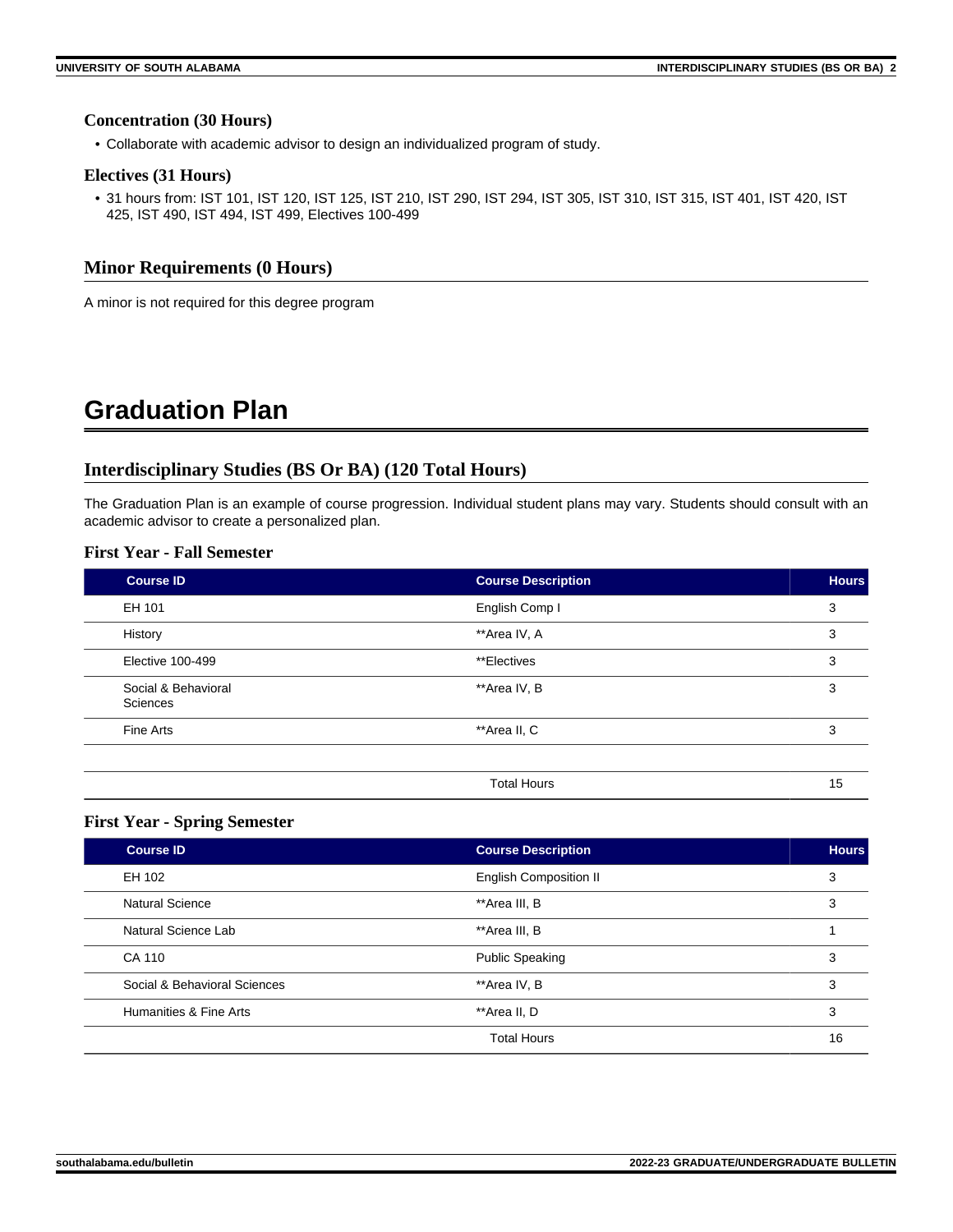#### **Second Year - Fall Semester**

| <b>Course ID</b>             | <b>Course Description</b>   | <b>Hours</b> |
|------------------------------|-----------------------------|--------------|
| Math                         | **Area III, A               | 3            |
| Social & Behavioral Sciences | **Area IV, B                | 3            |
| Literature                   | ***Area II, B               | 3            |
| Natural Science              | **Area III, B               | 3            |
| Natural Science Lab          | **Area III, B               |              |
| * IST 290                    | Special Topic (**Electives) |              |
|                              | <b>Total Hours</b>          | 14           |

### **Second Year - Spring Semester**

| <b>Course ID</b>      | <b>Course Description</b>               | <b>Hours</b> |
|-----------------------|-----------------------------------------|--------------|
| * IST 125             | Professional Conduct (**Electives)      |              |
| * IST 201             | Seasons of Life (**Electives)           |              |
| <b>IST 302</b>        | Interdisciplinary and Critical Thinking |              |
| Concentration 100-499 | **Concentration                         |              |
| Concentration 100-499 | <i>**</i> Concentration                 |              |
|                       | <b>Total Hours</b>                      | 15           |

#### **Third Year - Fall Semester**

| <b>Course ID</b>      | <b>Course Description</b>                 | <b>Hours</b> |
|-----------------------|-------------------------------------------|--------------|
| * IST 305             | Issues in Human Services (**Electives)    |              |
| * IST 310             | Global Leadership (**Electives)           |              |
| IST 330 (W)           | Analytical and Information Literacy       |              |
| IST 350 (W)           | Advanced Verbal and Written Communication |              |
| Concentration 300-499 | **Concentration                           |              |
|                       | <b>Total Hours</b>                        | 15           |

### **Third Year - Spring Semester**

| <b>Course ID</b>         | <b>Course Description</b>                     | <b>Hours</b> |
|--------------------------|-----------------------------------------------|--------------|
| * IST 315                | Women's Issues in the Workplace (**Electives) | 3            |
| <b>IST 320</b>           | <b>Cultural Competency</b>                    | 3            |
| Concentration<br>300-499 | <i>**</i> Concentration                       | 3            |
| Concentration<br>300-499 | <i>**</i> Concentration                       | 3            |
| Concentration<br>300-499 | <i>**</i> Concentration                       | 3            |
|                          | <b>Total Hours</b>                            | 16           |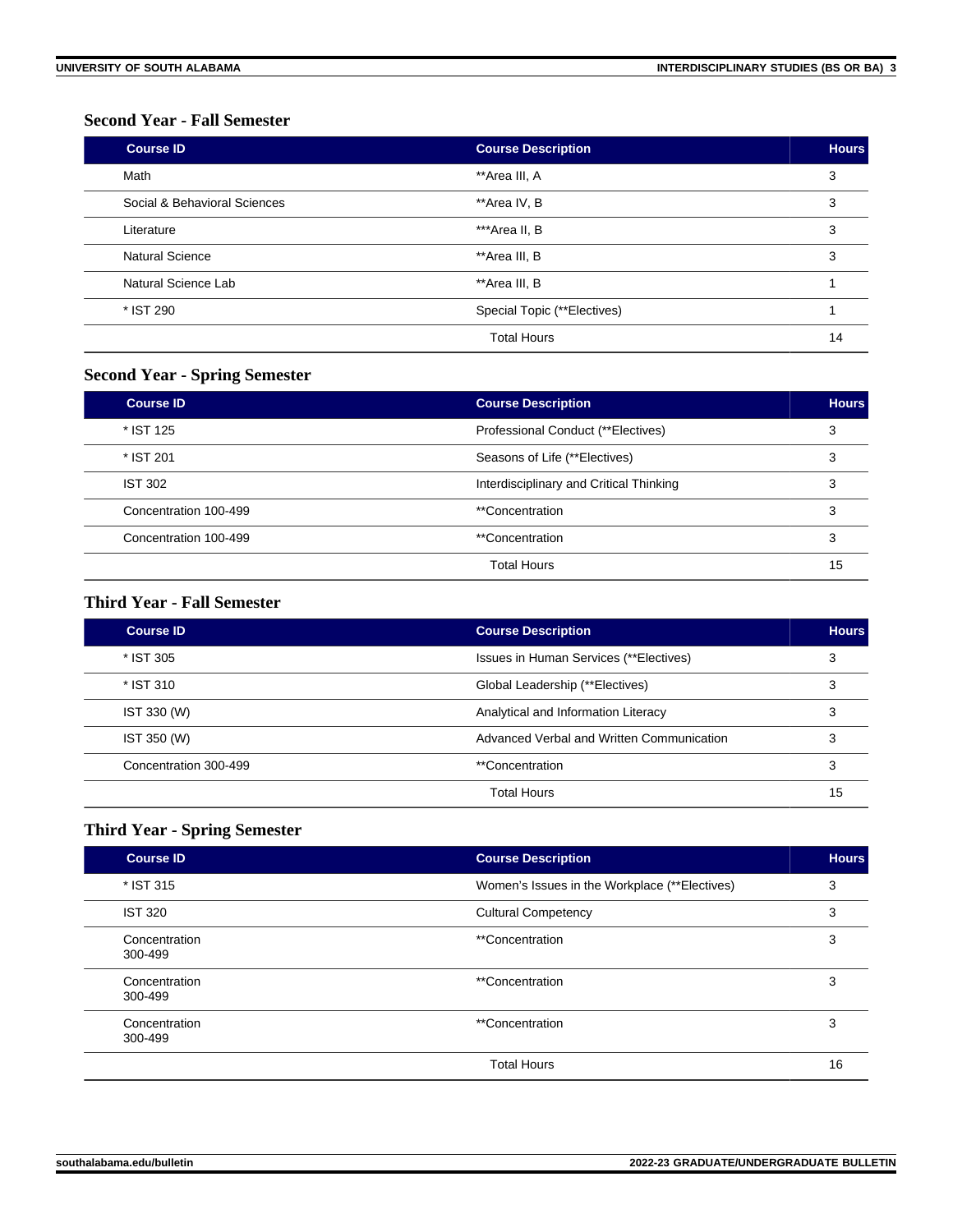#### **Fourth Year - Fall Semester**

| <b>Course ID</b>      | <b>Course Description</b>                             | <b>Hours</b> |
|-----------------------|-------------------------------------------------------|--------------|
| * IST 401             | Adults in Society (**Electives)                       | 3            |
| * IST 420             | Community Development and Leadership<br>(**Electives) | 3            |
| * IST 425             | Workplace Learning and Development<br>(**Electives)   | 3            |
| Concentration 100-499 | **Concentration                                       | 3            |
| Concentration 100-499 | **Concentration                                       | 3            |
|                       | <b>Total Hours</b>                                    | 15           |

#### **Fourth Year - Spring Semester**

| <b>Course ID</b>              | <b>Course Description</b>            | <b>Hours</b> |
|-------------------------------|--------------------------------------|--------------|
| <b>IST 495</b>                | Professional Leadership and Teamwork | 3            |
| IST 430 (W) or<br>IST 498 (W) | **Capstone                           | 3            |
| Concentration<br>100-499      | <i>**</i> Concentration              | 3            |
| Concentration<br>100-499      | <i>**</i> Concentration              | 3            |
| Elective 100-499              | **Electives                          | 3            |
|                               | <b>Total Hours</b>                   | 15           |

| <b>Notes</b>                              |
|-------------------------------------------|
| * Recommended Course                      |
| ** See Degree Requirements                |
| (W) Writing-Intensive Course - 2 Required |

## **Major Milestones**

Effective fall 2016, the Interdisciplinary Studies degree includes a Major Milestones guideline to help students stay on track for timely graduation. In order to remain on track, students must complete the Milestone requirements for each term. Requirements for Major Milestones apply only to full-time degree-seeking students who entered fall 2016 or later. These requirements are viewable on the Major Milestones table below.:

#### **INTERDISCIPLINARY STUDIES SAMPLE 4-YEAR PLAN WITH MILESTONES**

| Term 1         | <b>Course Description</b>  | Pre-req | <b>Cr Hrs</b> | <b>Milestone</b><br><b>Notes</b> |
|----------------|----------------------------|---------|---------------|----------------------------------|
| EH 101*        | <b>English Composition</b> |         | З             |                                  |
| <b>History</b> |                            |         | З             |                                  |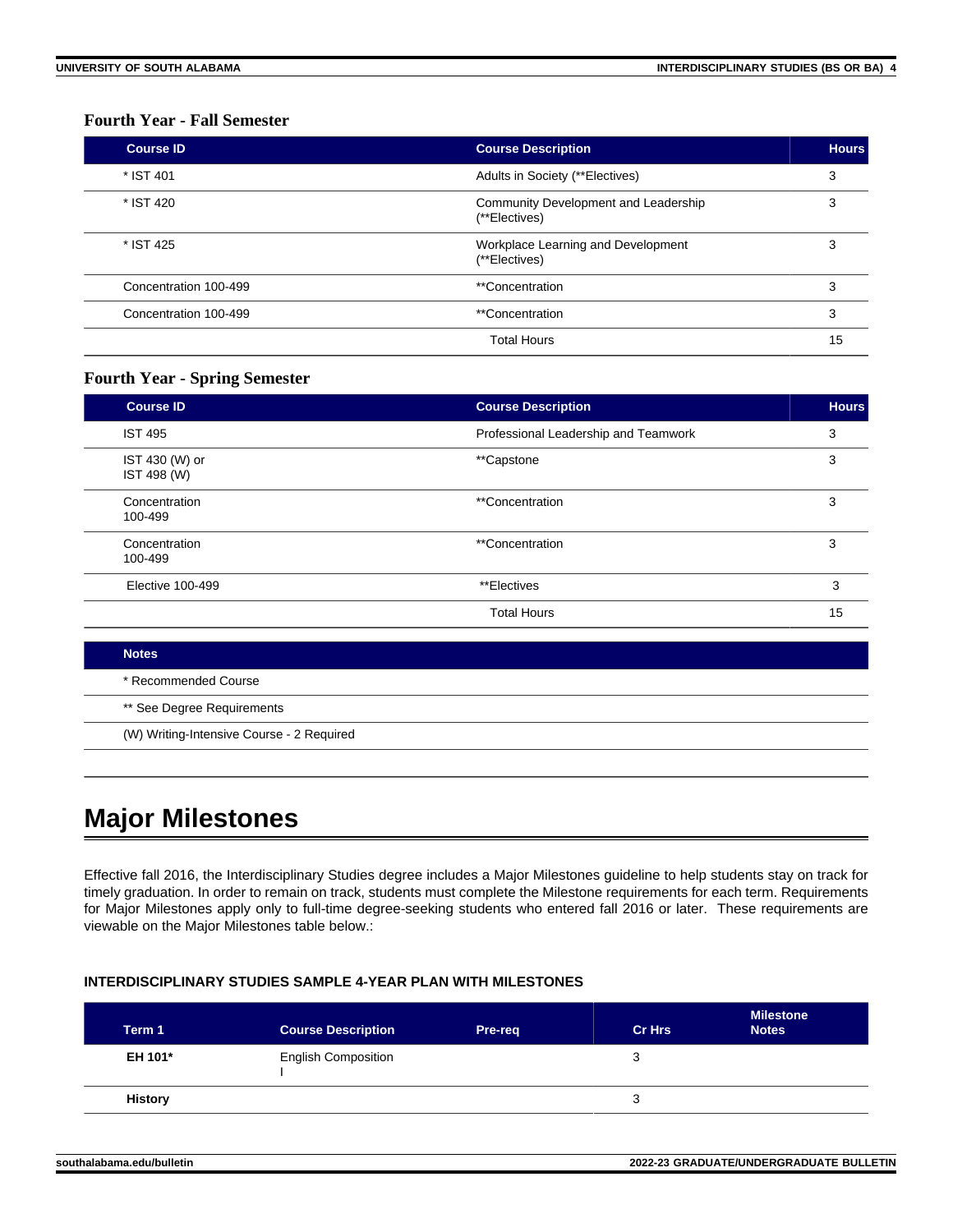| <b>Elective</b><br><b>Course</b><br><b>IST 101</b> | Foundations of<br>Interdisciplinary<br><b>University Studies</b> | 3  |                            |
|----------------------------------------------------|------------------------------------------------------------------|----|----------------------------|
| Social<br><b>Behavioral</b><br><b>Science</b>      |                                                                  | 3  |                            |
| <b>Fine Arts</b>                                   |                                                                  | 3  |                            |
|                                                    |                                                                  | 15 | Minimum<br>Term GPA<br>2.0 |

| Term 2                                        | <b>Course Description</b>       | Pre-req                 | <b>Cr Hrs</b> | <b>Milestone</b><br><b>Notes</b>                  |
|-----------------------------------------------|---------------------------------|-------------------------|---------------|---------------------------------------------------|
| <b>EH 102 or</b><br><b>EH 105</b>             | <b>English Composition</b><br>Ш | EH 101 or<br>test score | 3             | EH 101 C<br>or better or<br>EH 105 C or<br>better |
| <b>Natural</b><br>Science w/<br>Lab           |                                 |                         | 4             |                                                   |
| <b>CA 110</b>                                 | <b>Public Speaking</b>          |                         | 3             |                                                   |
| Social<br><b>Behavioral</b><br><b>Science</b> |                                 |                         | 3             |                                                   |
| English<br>Literature                         |                                 |                         | 3             |                                                   |
|                                               |                                 |                         | 16            |                                                   |

| Term 3                                                        | <b>Course Description</b> | Pre-req | <b>Cr Hrs</b> | <b>Milestone</b><br><b>Notes</b> |
|---------------------------------------------------------------|---------------------------|---------|---------------|----------------------------------|
| Math                                                          | MA 110 or higher          |         | 3             |                                  |
| <b>History</b><br>or Social<br><b>Behavioral</b><br>Science** |                           |         | 3             |                                  |
| English<br>Literature or<br>Humanities**                      |                           |         | 3             |                                  |
| <b>Natural</b><br>Science w/<br>Lab                           |                           |         | 4             |                                  |
| <b>Elective</b><br>Course:<br><b>IST 290</b>                  | <b>Special Topic</b>      |         | 1             |                                  |
|                                                               |                           |         | 14            | EH 102 C or<br>better            |

| Term 4                     | <b>Course Description</b> | Pre-req | <b>Cr Hrs</b> | <b>Milestone</b><br><b>Notes</b> |
|----------------------------|---------------------------|---------|---------------|----------------------------------|
| <b>Elective</b><br>Course: | Professional<br>Conduct   |         | ັ             |                                  |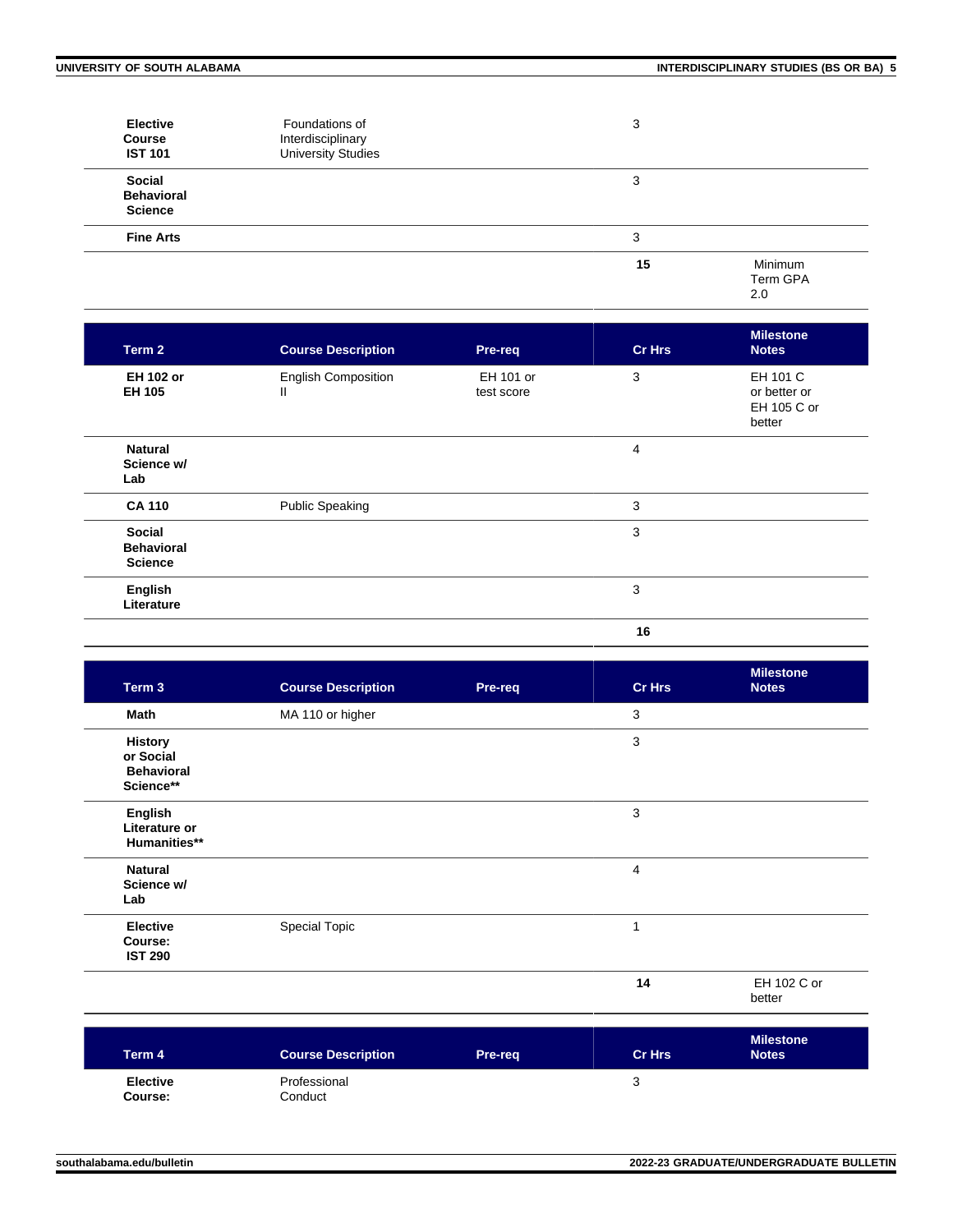#### **IST 125**

| <b>Elective</b><br>Course:<br><b>IST 201</b> | Seasons of Life                                   | 3  |                            |
|----------------------------------------------|---------------------------------------------------|----|----------------------------|
| Competency<br>Course:<br><b>IST 302</b>      | Interdisciplinary and<br><b>Critical Thinking</b> | 3  |                            |
| Concentration<br><b>Course</b>               | Field of Study<br>Course<br>(Any Level)           | 3  |                            |
| <b>Concentration</b><br><b>Course</b>        | Field of Study<br>Course<br>(Any Level)           | 3  |                            |
|                                              |                                                   | 15 | Minimum<br>Term GPA<br>2.0 |

| Term 5                                       | <b>Course Description</b>                                | Pre-req | <b>Cr Hrs</b> | <b>Milestone</b><br><b>Notes</b>                                              |
|----------------------------------------------|----------------------------------------------------------|---------|---------------|-------------------------------------------------------------------------------|
| <b>Elective</b><br>Course:<br><b>IST 305</b> | <b>Issues in Human</b><br><b>Services</b>                |         | 3             |                                                                               |
| <b>Elective</b><br>Course:<br><b>IST 310</b> | Global Leadership                                        |         | 3             |                                                                               |
| Competency<br>Course:<br><b>IST 330</b>      | Analytical and<br><b>Information Literacy</b>            |         | 3             |                                                                               |
| Competency<br>Course:<br><b>IST 350</b>      | <b>Advanced Verbal</b><br>and Written<br>Communication-W |         | 3             |                                                                               |
| <b>Concentration</b><br><b>Course</b>        | Field of Study course<br>(300-400 Level)                 |         | 3             |                                                                               |
|                                              |                                                          |         | 15            | 15 Hours of<br><b>USA Upper</b><br><b>Division</b><br>Coursework<br>Completed |

| Term 6                                       | <b>Course Description</b>                       | Pre-req | <b>Cr Hrs</b> | <b>Milestone</b><br><b>Notes</b> |
|----------------------------------------------|-------------------------------------------------|---------|---------------|----------------------------------|
| <b>Elective</b><br>Course:<br><b>IST 315</b> | Women's Issues<br>in the Community<br>Workplace |         | 3             |                                  |
| Competency<br>Course:<br><b>IST 320</b>      | <b>Cultural Competency</b>                      |         | 3             |                                  |
| Concentration<br><b>Course</b>               | Field of Study<br>Course<br>(300-400 Level)     |         | 3             |                                  |
| Concentration<br><b>Course</b>               | Field of Study<br>Course<br>(300-400 Level)     |         | 3             |                                  |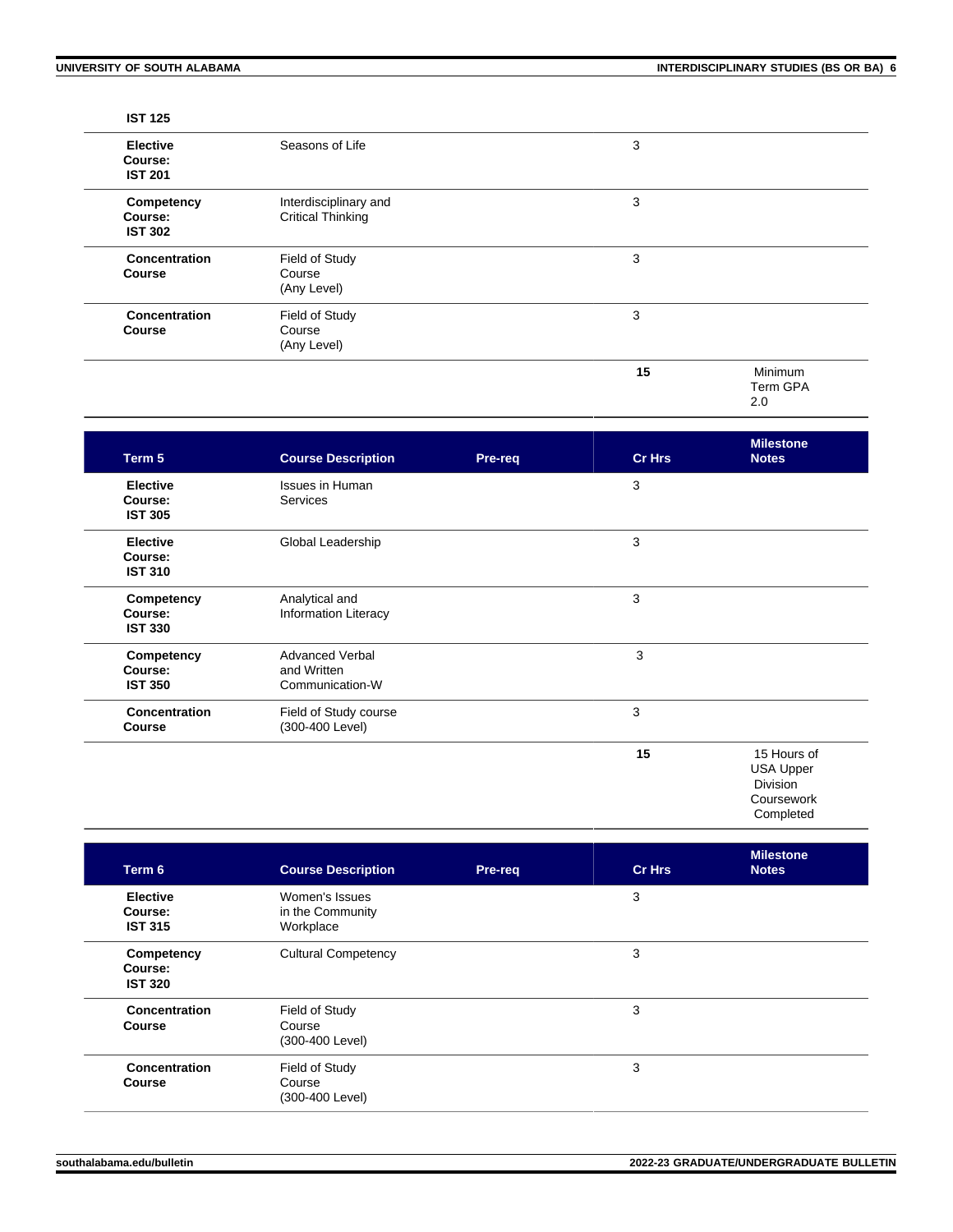$\mathbb{R}$ 

**UNIVERSITY OF SOUTH ALABAMA INTERDISCIPLINARY STUDIES (BS OR BA) 7**

| <b>Concentration</b><br><b>Course</b> | Field of Study<br>Course<br>$(300-400)$ | 3  |                                       |
|---------------------------------------|-----------------------------------------|----|---------------------------------------|
|                                       |                                         | 15 | <b>Apply for</b><br><b>Graduation</b> |

| Term 7                                       | <b>Course Description</b>                  | Pre-req | <b>Cr Hrs</b> | <b>Milestone</b><br><b>Notes</b>  |
|----------------------------------------------|--------------------------------------------|---------|---------------|-----------------------------------|
| <b>Elective</b><br>Course:<br><b>IST 401</b> | Adults in Society                          |         | 3             |                                   |
| <b>Elective</b><br>Course:<br><b>IST 420</b> | Community<br>Development and<br>Leadership |         | 3             |                                   |
| <b>Elective</b><br>Course:<br><b>IST 425</b> | Workplace Learning<br>and Development      |         | 3             |                                   |
| Concentration<br><b>Course</b>               | Field of Study<br>Course<br>(Any Level)    |         | 3             |                                   |
| Concentration<br>Course                      | Field of Study<br>Course<br>(Any Level)    |         | 3             |                                   |
|                                              |                                            |         | 15            | <b>Minimum</b><br>Term GPA<br>2.0 |

| Term 8                                                     | <b>Course Description</b>                                                      | Pre-req | <b>Cr Hrs</b>                              | <b>Milestone</b><br><b>Notes</b>                            |
|------------------------------------------------------------|--------------------------------------------------------------------------------|---------|--------------------------------------------|-------------------------------------------------------------|
| Competency<br>Course:<br><b>IST 495</b>                    | Professional<br>Leadership and<br>Teamwork                                     |         | 3                                          |                                                             |
| Capstone<br>Course:<br><b>IST 430 or</b><br><b>IST 498</b> | Senior Research<br>Thesis - W<br>or Internship I<br>Capstone<br>Experience - W |         | 3                                          | <b>IST 330 C</b><br>or better and<br>IST 350 C or<br>better |
| Concentration<br><b>Course</b>                             | Field of Study<br>Course<br>(Any Level)                                        |         | 3                                          |                                                             |
| <b>Elective</b><br>Course                                  |                                                                                |         | $\mathbf{3}$                               |                                                             |
| Concentration<br><b>Course</b>                             | Field of Study<br>Course<br>(Any Level)                                        |         | 3                                          |                                                             |
|                                                            |                                                                                |         | 15                                         | Minimum<br><b>Term GPA</b><br>2.0                           |
|                                                            |                                                                                |         | <b>Total</b><br>degree<br>hours<br>$= 120$ |                                                             |

\* Students who earn an English ACT score of 27, or a written SAT score of 610, can opt out of EH 101.